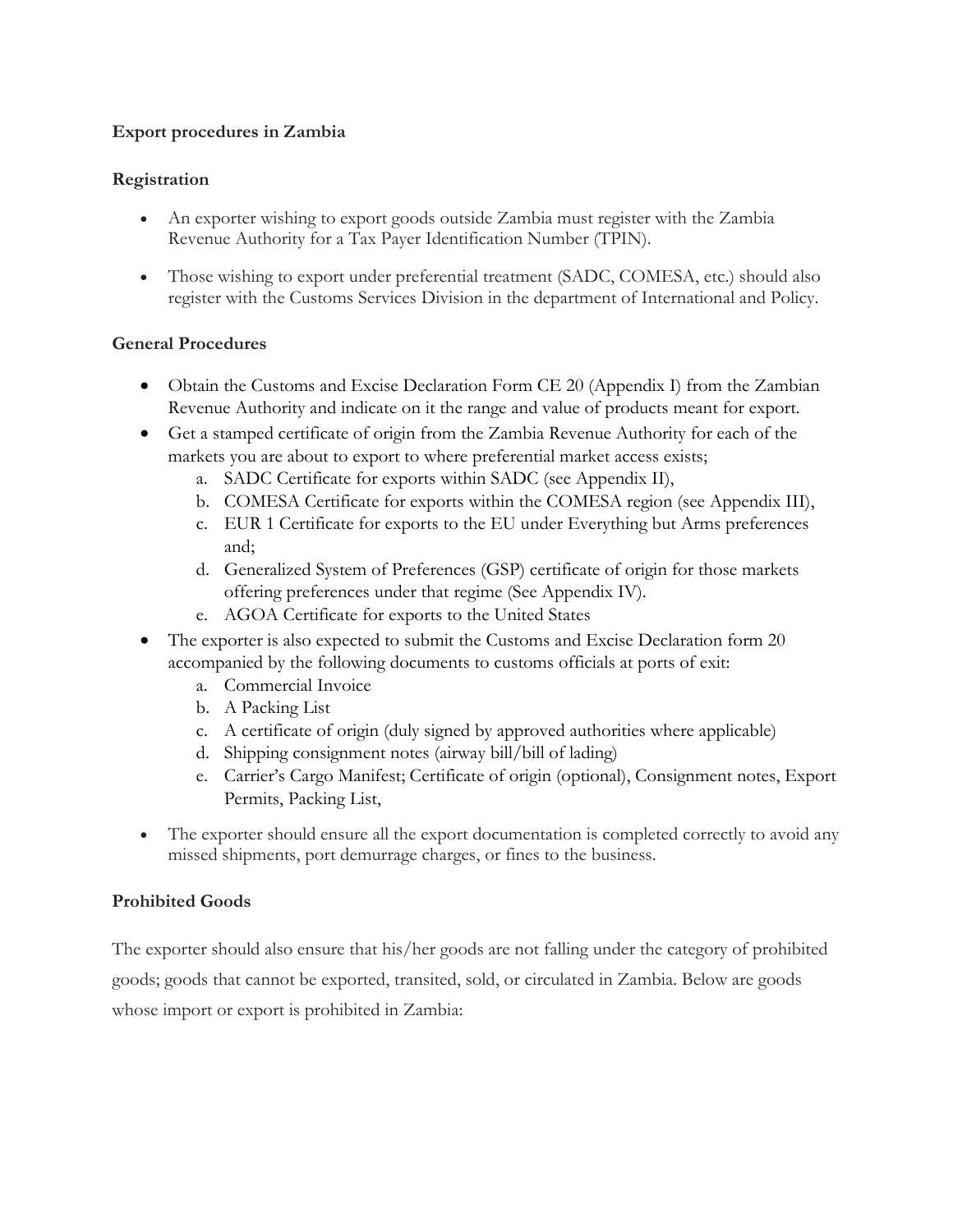- Narcotics and Psychotropic Drugs
	- o Pornographic Materials
	- o Counterfeit Goods
	- o Goods produced using prisoners and child labour
	- o Counterfeit notes and coins
	- o Cultural artifacts and other objects of cultural importance
	- o Quilika

### **Restricted or Controlled Goods**

When the exporter is trading on a restricted good. He will be required to apply for an export permit from a relevant Ministry stating the type of commodity, quantity, value, country of final destination, and other relevant information.

The following goods are restricted:

- Explosives
- Endangered species and any products or parts thereof as outlined by CITES maybe be brought in only with CITES permits. Plants and their products
- Animals and their products
- for further processing; and
- for repair or returning in an unaltered state (For exports sent for repair on return, duty is payable based on the cost of repairs).

# **Temporary Exports**

Specific procedures do apply where goods are temporarily exported out of Zambia to be returned. This may be for purposes such as:

- for further processing; and
- for repair or returning in an unaltered state (For exports sent for repair on return, duty is payable based on the cost of repairs).

*Source; [https://www.zra.org.zm/exportation-of-goods/.](https://www.zra.org.zm/exportation-of-goods/) [https://www.zda.org.zm/wp](https://www.zda.org.zm/wp-content/uploads/2020/12/Exporter-Handbook_2019.pdf)[content/uploads/2020/12/Exporter-Handbook\\_2019.pdf.](https://www.zda.org.zm/wp-content/uploads/2020/12/Exporter-Handbook_2019.pdf)*